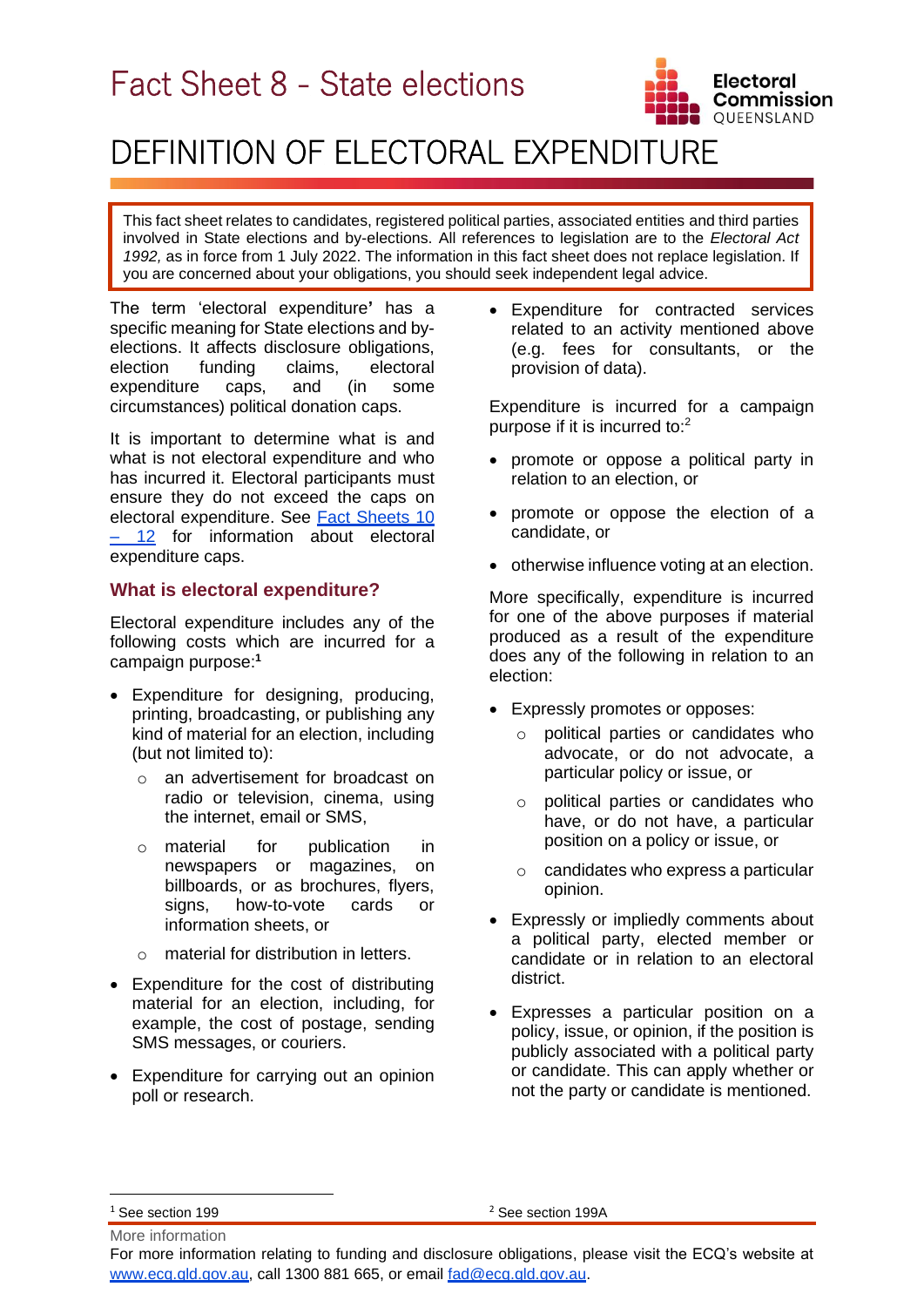## **What is not electoral expenditure?**

Electoral expenditure does not include:

- expenditure incurred employing staff for a campaign purpose (excluding consultants, depending on their roles).
- expenditure incurred substantially for, or related to the election of members of a parliament outside Queensland (i.e. another state or federal parliament), or the election of councillors.
- expenditure on factual advertising about a matter that relates mainly to the administration of a registered political party, for an organisational purpose or for selecting a candidate to nominate for election.
- expenditure for which an elected member is entitled to receive an allowance or entitlement.

### **Electoral expenditure incurred by third parties**

Expenditure incurred by a third party is electoral expenditure if the dominant purpose for which the expenditure is incurred is a campaign purpose.

However, expenditure incurred by a third party is not electoral expenditure if the dominant purpose for the expenditure is another purpose (e.g. to educate or raise awareness about an issue of public policy). This applies even if the expenditure is also incurred for, or achieves, a campaign purpose.

Third parties which incur more than \$6,000 in electoral expenditure for an election (or intend to do so), have additional obligations, including the obligation to register with the ECQ.

See [Fact Sheets](https://www.ecq.qld.gov.au/election-participants/handbooks,-fact-sheets-and-forms) 14 and 15 for more information about third parties.

### **When is electoral expenditure incurred?**

Electoral expenditure is incurred at the time the relevant goods or services are supplied or provided. It does not matter when the expenditure is invoiced or paid.<sup>3</sup>

For example:

- Expenditure on advertising is incurred when the advertisement is broadcast or published.
- Expenditure on the production and distribution of election material is incurred when the material is distributed.

However, electoral expenditure is taken to have been incurred when the goods are **first used for a campaign purpose** during a capped expenditure period if:

- electoral expenditure is incurred to obtain goods, and
- the goods are obtained for the dominant purpose of being used for a campaign purpose **in relation to one or more elections**, and
- the goods are supplied **before** the capped expenditure period starts.

In other words, if the goods are:

- used in the capped expenditure periods for two subsequent elections (e.g. the 2020 and 2024 State general elections), they will only count towards the **first**  capped expenditure period (assuming this was the dominant purpose for obtaining the goods in the first place),
- used during the capped expenditure period, but paid for after the capped expenditure period, they are taken to be incurred during the capped expenditure period, and
- procured but never used or distributed (e.g. due to withdrawal from the election or goods become obsolete), the expenditure is taken to not have been incurred.

## **Incurring electoral expenditure for another participant**

If an election participant (the first participant) incurs electoral expenditure that benefits a second election participant (the recipient), the electoral expenditure is taken to have been incurred by the first participant.

<sup>&</sup>lt;sup>3</sup> See section 281